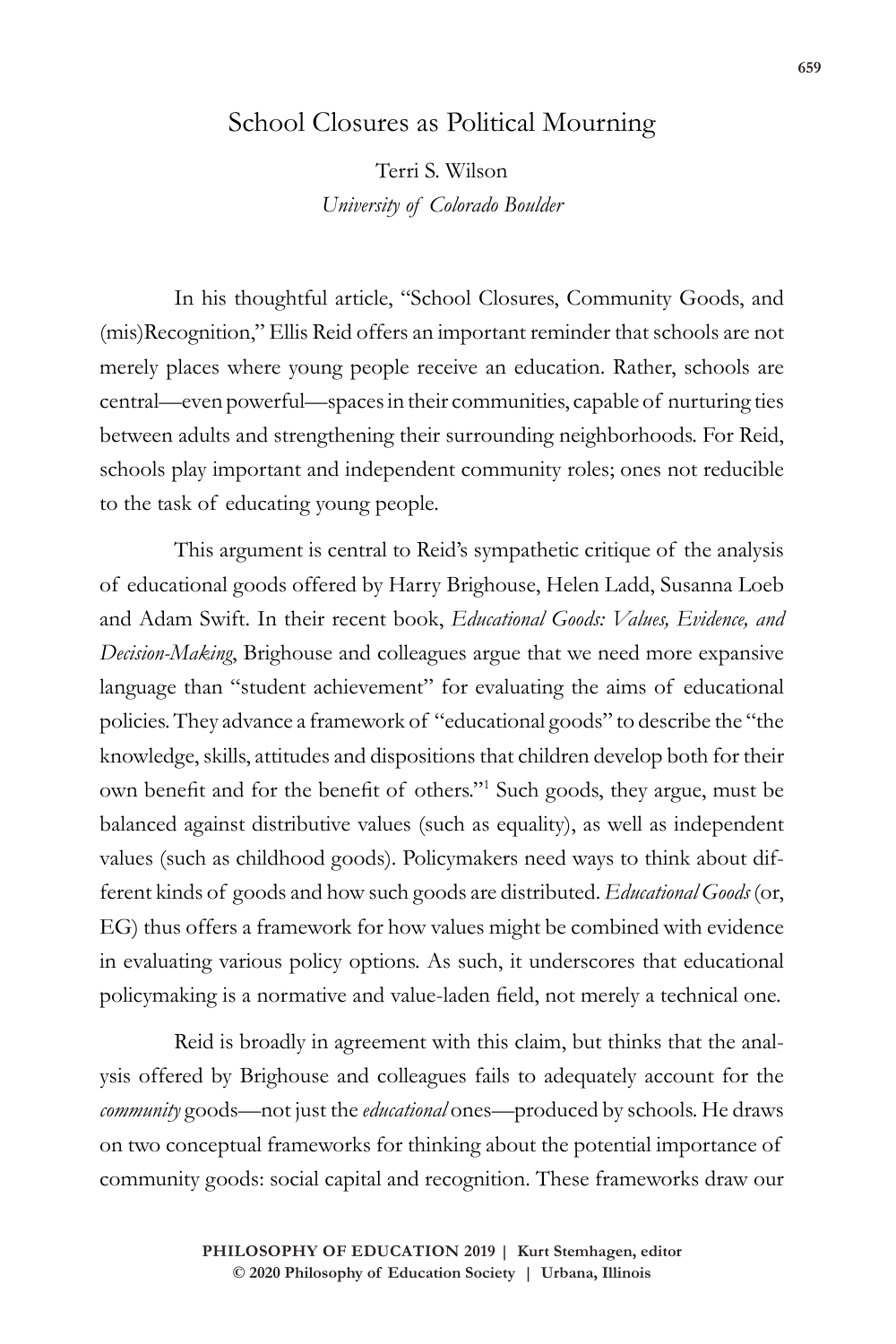attention to the positive aspects of what happens in schools (the production of social capital) and what might be threatened if these spaces are lost (recognition).

In my brief response today, I will first highlight some of the contributions of Reid's argument, then turn to two points where I think that his analysis—at least in this article—may not go far enough. In effect, I question if those two central concepts—social capital and recognition—adequately convey the depth of community loss, grief and anger over school closures.

First, I want to applaud Reid's thoughtful argument in this essay: the fair and charitable critique of the framework offered in *Educational Goods*, as well as his use of an actual case (the large wave of school closures in Chicago in 2013) to point out potential gaps in this analysis. Reid is correct that *Educational Goods*  does not fully account for the community dimensions of schools, and the ways in which schools produce independent community goods for adults, as well as contribute to a stronger overall educational context for children. In his words, an "understanding of the school as community center, venue for democratic deliberation, or provider of social services is notably absent."2

While not *unaware* of the importance of community and neighborhood contexts, *Educational Goods* does not *foreground* these factors. But I wonder if EG might grant this basic point. That is, the authors might agree that their framework's attention to the community role of schools is (in Reid's terms) "underdeveloped." But does that mean that it is inadequate? In effect, I wonder: how fundamental is Reid's critique? Can we imagine that community goods might be a helpful addendum to EG? Or does the absence of community goods suggest a larger flaw with the framework?

In either case, I think, Reid reminds us that the starting terms of analysis matter. Here, the concept of human flourishing at the center of *Educational Goods* may account for many aspects of education, but starting with a concept of individual flourishing might also limit the ability of the framework to fully—or even adequately—account for other important aims of public schools. Here, Reid's argument also suggests a potential "methodological individualism" at play in accounts of human flourishing, or ways in which this analysis may privilege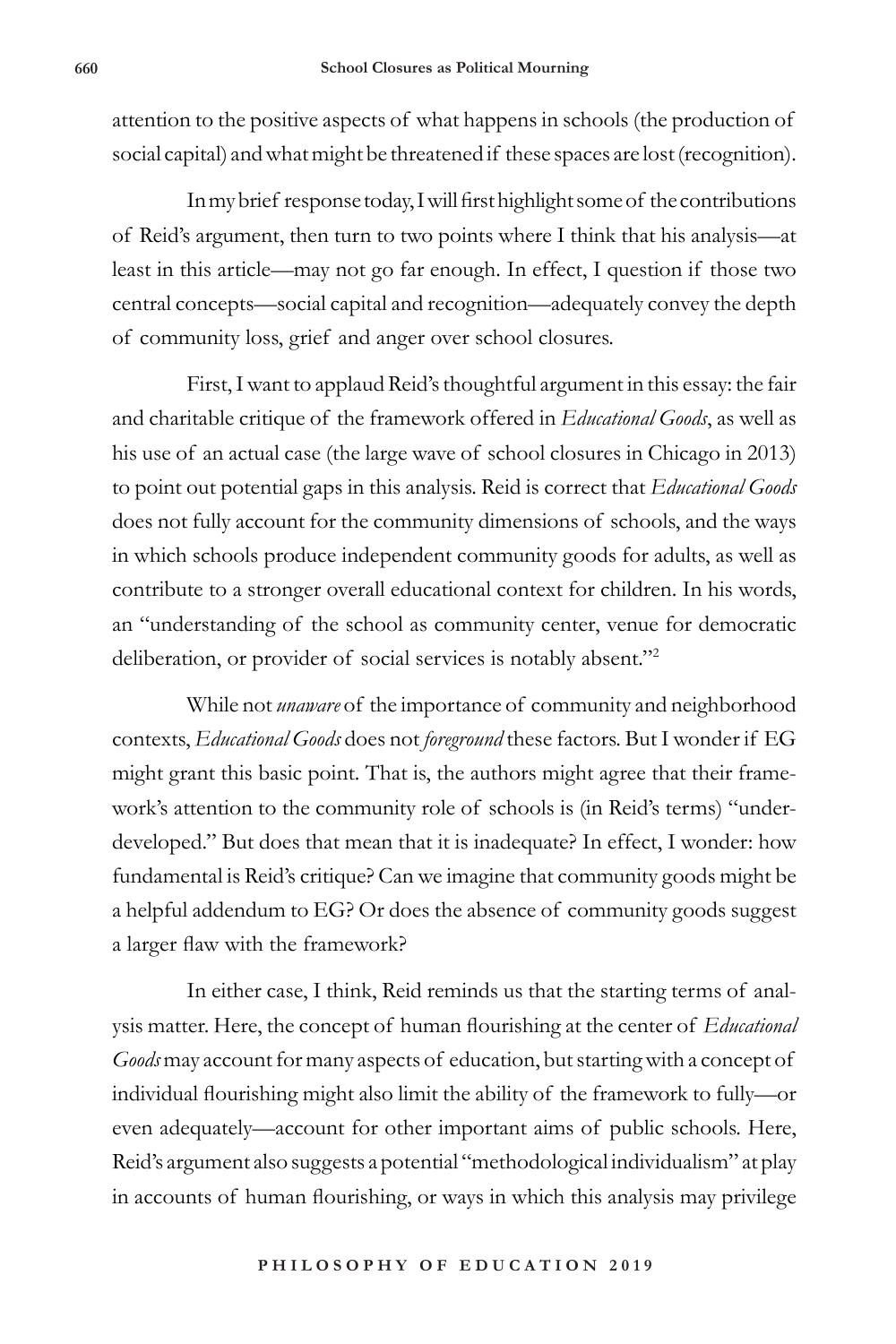the individual actor as the primary element in social phenomena.<sup>3</sup>

In this sense, the concept of community goods offers an interesting counterpoint, or at least an addendum, to the analysis offered in *Educational Goods*. While a fully developed account is beyond the scope of this essay, I would be curious to see how Reid develops the idea of community goods, as well as how he might think through questions that might be required by a fuller account. For instance, how might community goods be prioritized relative to the other educational aims? What about cases where a school might, indeed, strengthen its neighborhood, but perhaps fail to adequately serve its students? Or cases where certain community goods—about, say, a community's drive to establish their own school—might come into tension with distributive values, such as equity?

While they fall outside this article, I think Reid's attention to detailed cases might help explore such questions in more detail. Indeed, I agree that the example of school closures reveals how empirical cases can usefully point to gaps in our conceptual frameworks. But, in the remainder of my comments, I want to suggest that this example might also suggest some ways in which the two central concepts of the article—social capital and recognition—might not go far enough, particularly to explain the deep sense of loss and the racial injustice of school closures in Chicago.

Reid draws on concepts of social capital to describe how schools act as important brokers of social and organizational ties in their neighborhoods. Referencing Mario Small's study of childcare centers in New York City, and the powerful organizational and social ties that mothers forged through these spaces, Reid proposes that schools serve similar roles in their communities.<sup>4</sup> I think this is certainly true. Yet I wondered if this idea goes far enough?

Reid gestures to the profound loss felt by many Chicago parents and community members after the school closures of 2013. But what precisely do we grieve for, when schools, these longstanding centers of their communities, are closed? I suspect that the loss of social capital—the loss of ties between adults—may be *part* of the story, but may not be *sufficient* to capture the weight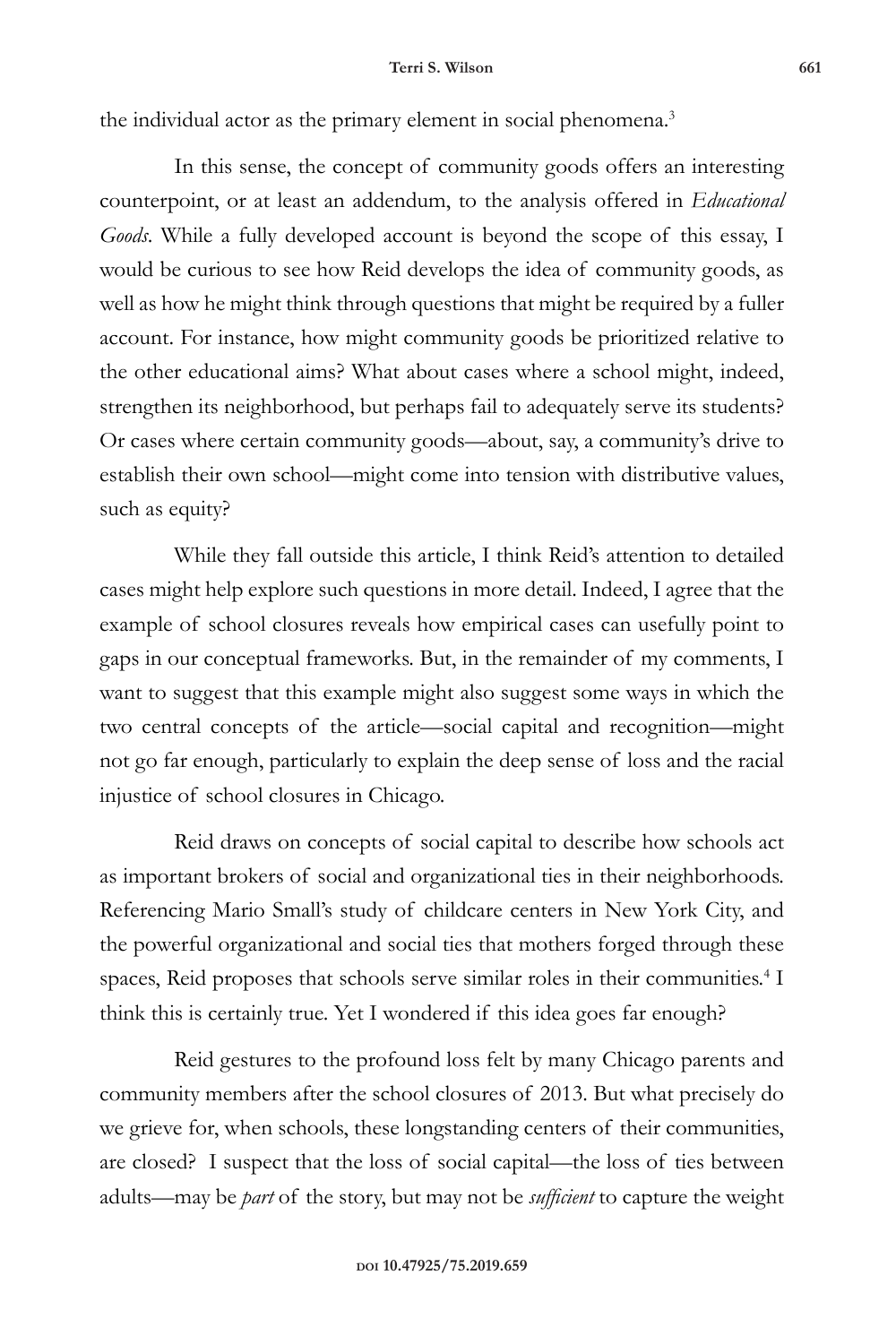of the grief expressed by many community members.

Here, I found myself wondering if Reid's reliance on social capital might suffer from some of the same problems as the *Educational Goods* framework. Reid argues that *EG* offers a thin conception of schools: as *places* that *produce*  certain kinds of *individual goods* for students. But I wonder if Reid's framework of social capital—in positioning schools as *organizations* that *produce* certain *community goods*—might also be too narrow?

Schools are indeed organizations—like others in their community, including libraries, community centers, restaurants, corner stores, basketball courts—that produce ties between people. But they are not just any organization. Or, I think, the rage and loss expressed by community activists protesting the closure of Dyett, and other schools on Chicago's South Side, suggests that *these* organizations cannot be easily replaced, or exchanged with other ones. That is: it is hard to imagine many other spaces that could motivate a 34-day hunger strike.

The depths of this grief are well documented in Eve Ewing's recent book, *Ghosts in the Schoolyard: Racism and School Closings on Chicago's South Side*. 5 Ewing draws on the language of mourning to capture the impact of school closures in Chicago's African American communities. She suggests schools are powerful historical markers of community survival and ongoing spaces of political contestation. Asking, "Why do people fight for schools like Dyett?" Ewing answers: "Because it was never just about a school. A school means the potential for stability in an unstable world, the potential for agency in the face of powerlessness, the enactment of one's own dreams and visions for one's own children."6

In this sense, the vivid testimonies of community activists who fought against Chicago school closures gesture at losses beyond social capital. Here, I suggest that Reid might explore additional or alternative conceptual vocabularies more attentive to the political dimensions of grief and loss. In particular, emerging work in political theory—building on work by Judith Butler—has explored the idea of "public mourning."7 Butler emphasizes that mourning begins with acknowledging—or demanding—a shared human vulnerability to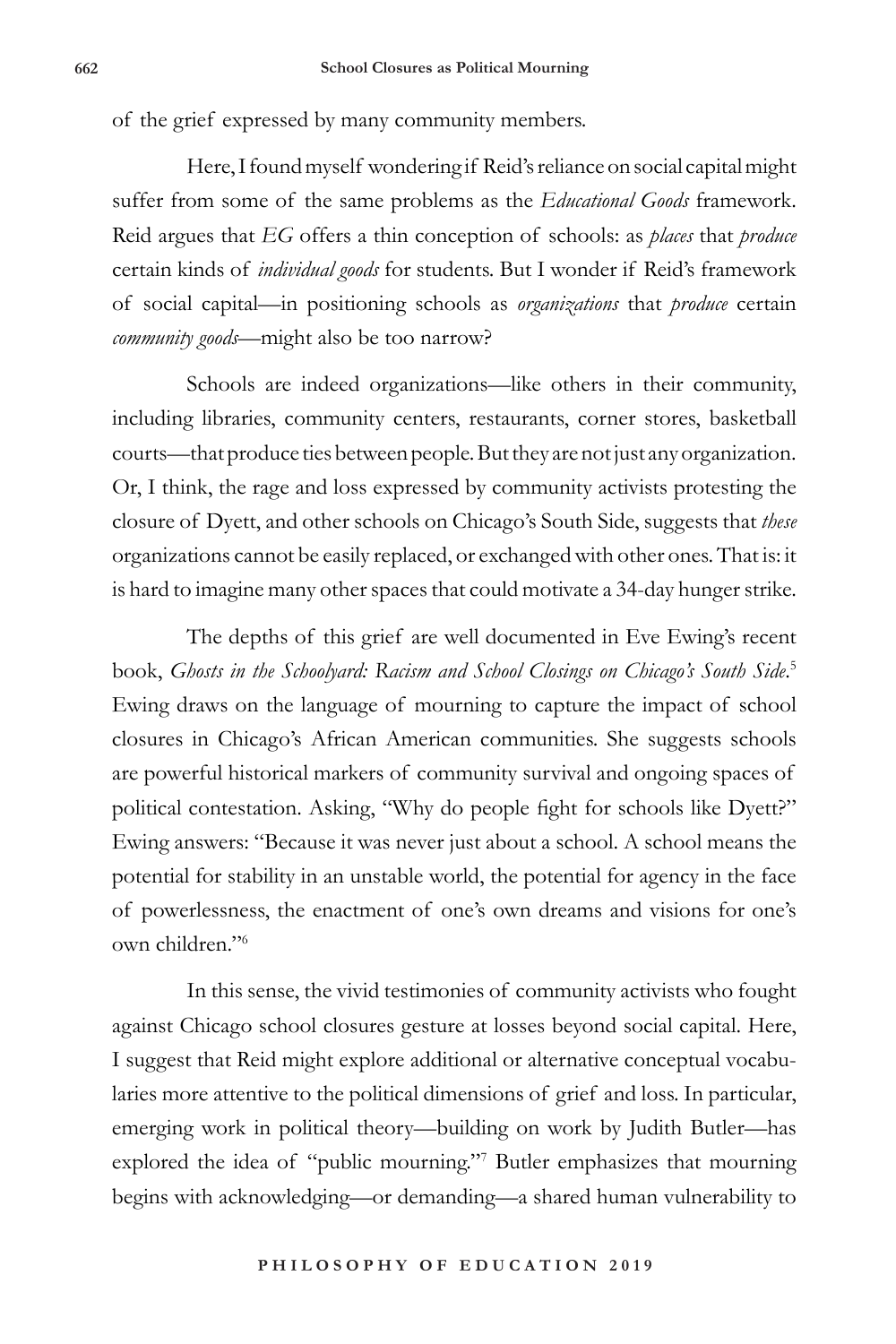loss, but often reveals something about who we are, collectively:

When we lose certain people, or when we are dispossessed from a place, or a community, we may simply feel that we are undergoing something temporary, that mourning will be over and some restoration of prior order will be achieved. But, instead, when we undergo what we do undergo, is something about who we are revealed, something that delineates the ties we have to others, that shows us that these ties constitute what we are, ties or bonds that compose us?<sup>8</sup>

In this sense, grief is not just a private affair. And grief about the loss—or theft—of a place may be politically powerful, though not automatically so. Simon Stow acknowledges that mourning "often constitutes a problematic form of political activity that can undermine democracy," but that it can also be "an important mode of critical-theoretical reflection and a rich source for democratic innovation, education and resilience."9

Mourning can be—as Butler and Stow suggest—politically powerful; transformative for both those who grieve in public, and for those who recognize the losses suffered by others. But mourning depends on *mutual recognition*. As Shirin Deyami argues, "public mourning relies on a symbiotic relationship between those who act publicly in their grief and those who apprehend that grief and the structural and normative conditions through which suffering makes possible."10 Here, I think Reid's shift to Fraser's concept of recognition at the end of the article is a turn in the right direction.

Yet, and this is my final point, I wonder about how claims of recognition are actually heard (or, and perhaps more likely, heard, but routinely dismissed), by the policymakers that both *Educational Goods* and Reid seek to influence. For Reid, "decision makers in Chicago appeared to have missed the value of these ties." Here, I wondered about the implicit view—in both projects—that there is an interested, well-meaning and reasonable policymaker who might have simply missed the significance of these ties.

Arguably, decision makers do see the value of such ties in *certain*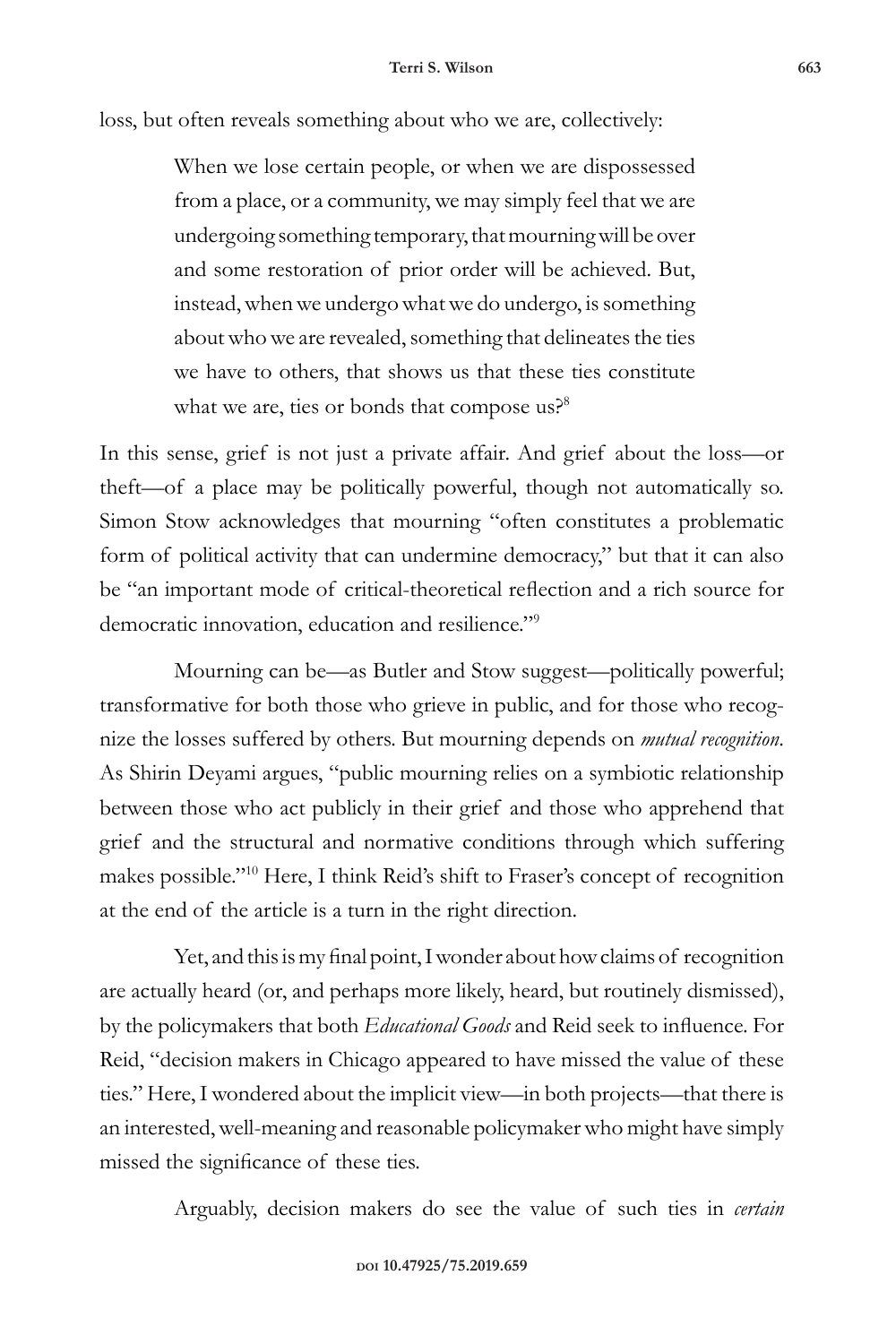communities; or, certain communities are adept at turning their social ties into political power that is difficult to ignore. Reid certainly understands these dynamics. Drawing on concepts of misrecognition, he notes that "school closures are efforts to destabilize communities of color and constitute part of a broader pattern of racist neglect." Yet, I question if Reid's interpretation of Fraser might actually be sharper—and more specifically attuned to race—than her own theory?

But, in the end, I find myself wondering how any philosophical framework—however comprehensive—might help policymakers to see the value of schools for certain marginalized communities. Here, this might be a reminder for those of us (including myself) who are interested in bringing philosophy to bear on education policy—that we also need to attend to the contested politics and deep racial injustices of these policies. And, perhaps, to think more broadly about *who* our audience might be (maybe activists in addition to policymakers). Here, Reid's attention to school closures as a form of misrecognition offers a powerful way to start, and I look forward to seeing where he might take us next.

<sup>1</sup> Harry Brighouse, Helen Ladd, Susanna Loeb and Adam Swift, *Educational Goods: Values, Evidence, and Decision-Making* (University of Chicago Press, 2018), 2.

<sup>2</sup> Ellis Reid, "School Closures, Community Goods, and (mis)Recognition," in *Philosophy of Education 2019*, ed. Kurt Stemhagen (Urbana, IL: Philosophy of Education Society, 2020).

<sup>3</sup> Jon Elster, "Social Norms and Economic Theory," *Journal of Economic Perspectives* 3, no. 4 (1989): 99-117.

<sup>4</sup> Mario Luis Small, *Unanticipated Gains: Origins of Network Inequality in Everyday Life* (New York: Oxford University Press, 2010)."source":"Open World-Cat","event-place":"New York","abstract":"\"Social capital theorists have shown that some people do better than others in part because they enjoy larger, more supportive, or otherwise more useful networks. But why do some people have better networks than others? Unanticipated Gains argues that the practice and structure of the churches, colleges, firms, gyms, childcare centers, and schools in which people happen to participate routinely matter more than their deliberate \"networking.\" Exploring the experiences of New York City mothers whose children were enrolled in childcare centers, this book examines why a great deal of these mothers, after enrolling their children, dramatically expanded both the size and usefulness of their personal networks. Whether, how, and how much the mother's networks